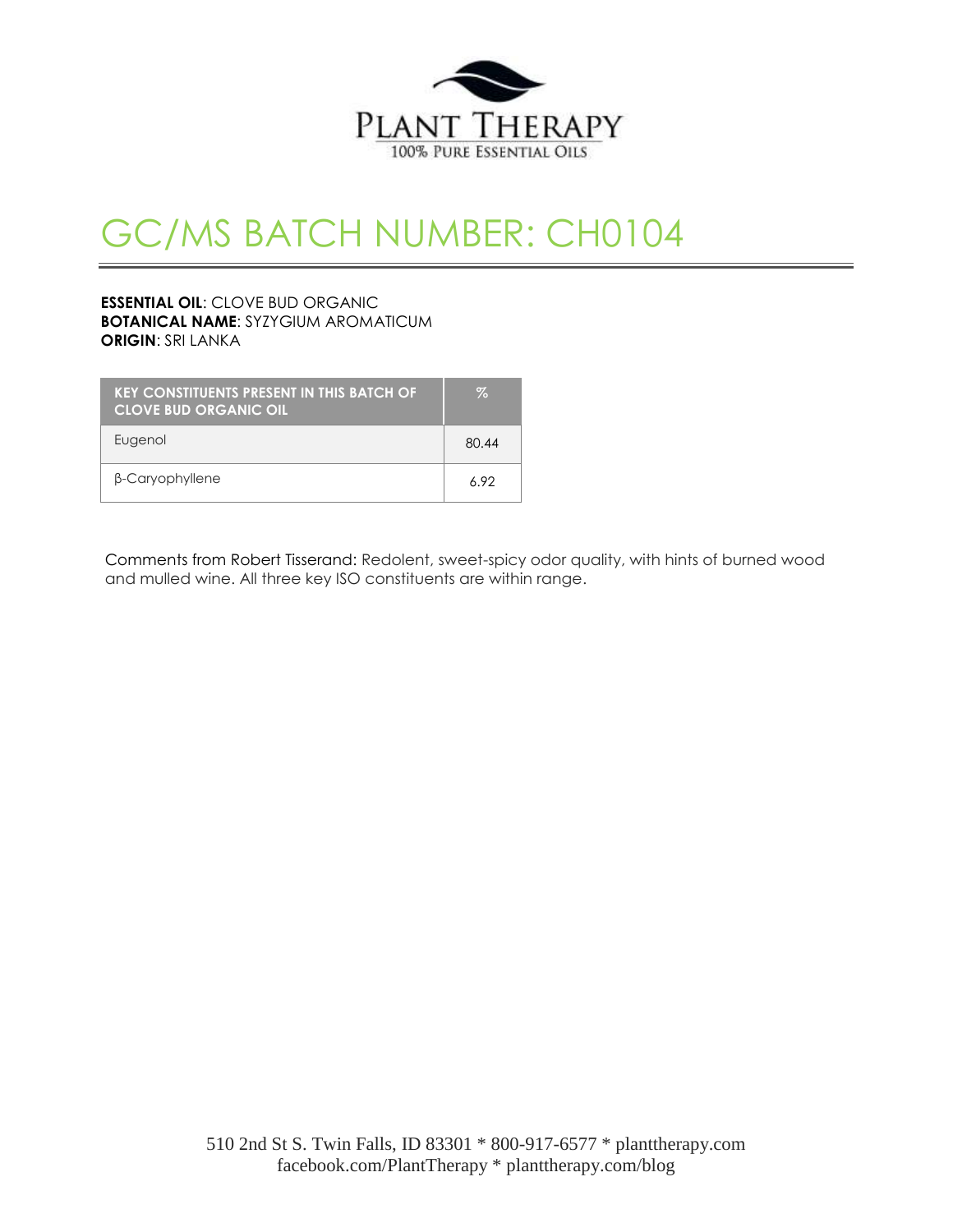Plus que des analsses... des conseils

**Date :** April 05, 2018

## *CERTIFICATE OF ANALYSIS -GC PROFILING*

#### *SAMPLE IDENTIFICATION*

**Internal code :** 18D04-PTH1-1-CC **Customer identification :** Clove Bud Organic - Sri Lanka - CH0104182R **Type :** Essential oil **Source :** *Syzygium aromaticum* **Customer :** Plant Therapy

*ANALYSIS*

**Method:** PC-PA-014-17J19 - Analysis of the composition of an essential oil, or other volatile liquid, by FAST GC-FID (in French); identifications validated by GC-MS. **Analyst :** Sylvain Mercier, M. Sc., Chimiste **Analysis date :** April 04, 2018

Checked and approved by :

Alexis St-Gelais, M. Sc., chimiste 2013-174

*Note: This report may not be published, including online, without the written consent from Laboratoire PhytoChemia.*

*This report is digitally signed, it is only considered valid if the digital signature is intact.*

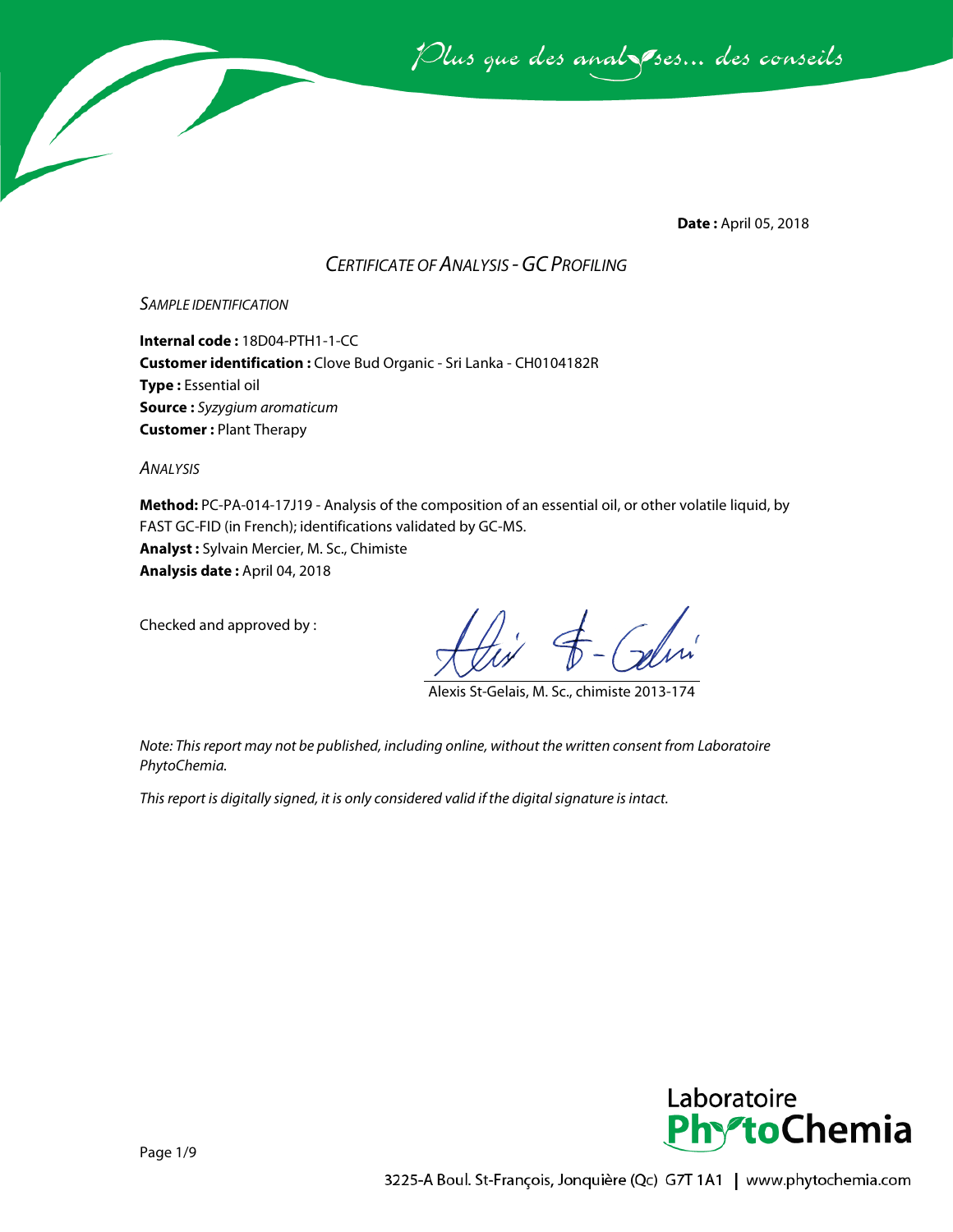#### *PHYSICOCHEMICAL DATA*

**Physical aspect:** Faintly yellow liquid **Refractive index:** 1.5343 ± 0.0003 (20 °C)

*CONCLUSION*

No adulterant, contaminant or diluent has been detected using this method.



Plus que des analsessus des conseils

Page 2/9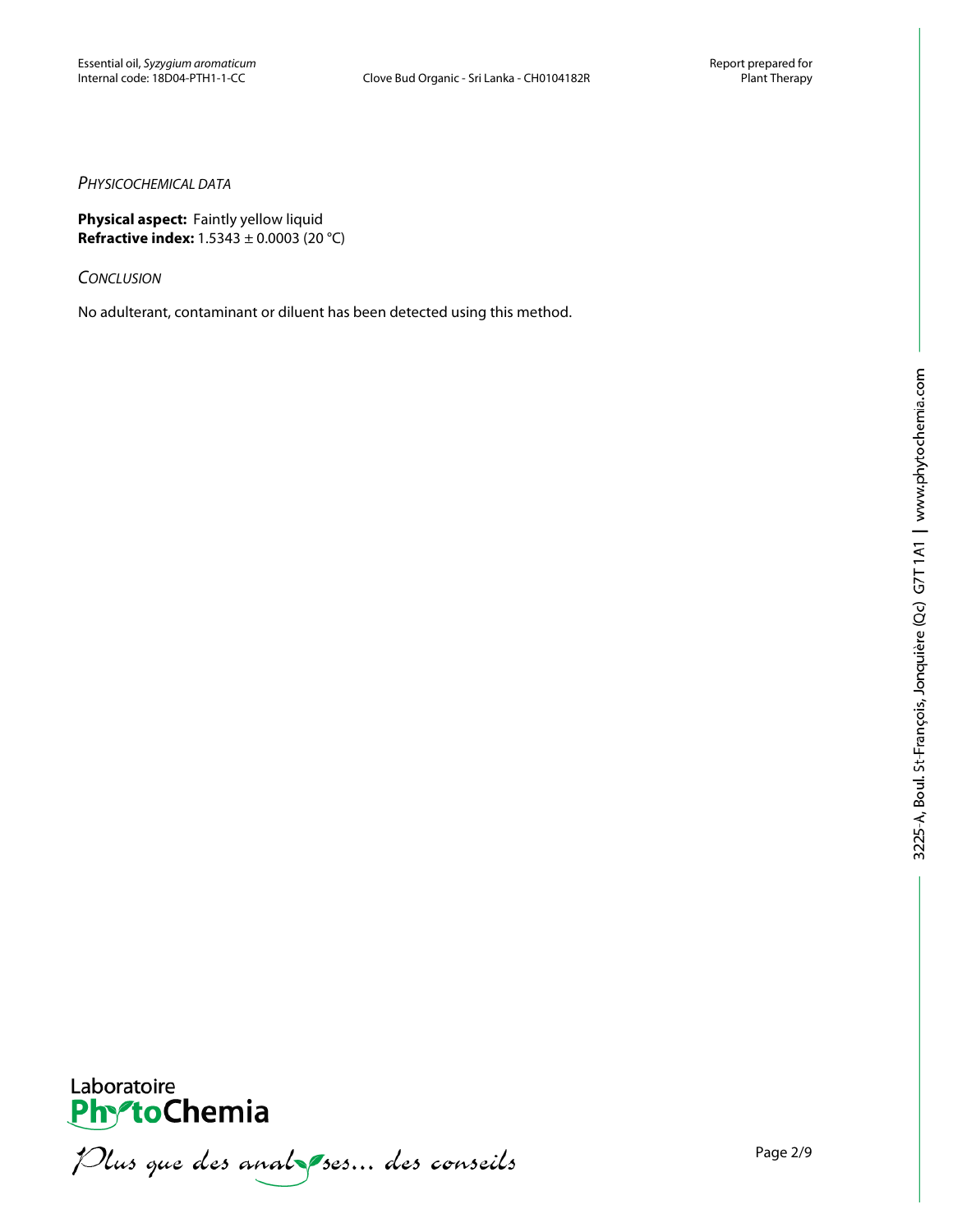#### *ANALYSIS SUMMARY*

| Identification                     | DB-5 (%)     | <b>DB-WAX (%)</b> | <b>Classe</b>            |
|------------------------------------|--------------|-------------------|--------------------------|
| <b>Furfural</b>                    | 0.02         | 0.03              | Aliphatic alcohol        |
| a-Pinene                           | tr           | tr                | Monoterpene              |
| 5-Methylfurfural                   | 0.01         | $0.02*$           | Furan                    |
| β-Pinene                           | tr           | tr                | Monoterpene              |
| 6-Methyl-5-hepten-2-one            | tr           | tr                | Aliphatic ketone         |
| Limonene                           | 0.01         | tr                | Monoterpene              |
| Linalool                           | 0.01         | $[0.02]*$         | Monoterpenic alcohol     |
| (E)-4,8-Dimethylnona-1,3,7-triene  | 0.01         | 0.01              | Terpene derivative       |
| Methyl salicylate                  | 0.07         | 0.07              | Phenolic ester           |
| Chavicol                           | 0.13         | 0.13              | Phenylpropanoid          |
| a-Cubebene                         | 0.08         | 0.08              | Sesquiterpene            |
| Eugenol                            | 80.58*       | 80.44             | Phenylpropanoid          |
| a-Copaene                          | $[80.58]$ *  | 0.16              | Sesquiterpene            |
| Dihydroeugenol                     | [80.58]      | 0.03              | Phenylpropanoid          |
| β-Bourbonene                       | [80.58]      | 0.01              | Sesquiterpene            |
| β-Elemene                          | 0.01         | $6.92*$           | Sesquiterpene            |
| Isocaryophyllene                   | 0.03         | 0.04              | Sesquiterpene            |
| Methyleugenol                      | 0.06         | 0.11              | Phenylpropanoid          |
| β-Caryophyllene                    | 6.92         | $[6.92]^{*}$      | Sesquiterpene            |
| Caryophylla-4(12),8(13)-diene      | 0.03         | 0.02              | Sesquiterpene            |
| a-Humulene                         | 0.52         | 0.51              | Sesquiterpene            |
| allo-Aromadendrene                 | 0.02         | 0.02              | Sesquiterpene            |
| trans-Cadina-1(6),4-diene          | 0.03         | 0.03              | Sesquiterpene            |
| γ-Muurolene                        | 0.02         | 0.02              | Sesquiterpene            |
| Germacrene D                       | 0.01         | 0.01              | Sesquiterpene            |
| β-Selinene                         | 0.01         | 0.01              | Sesquiterpene            |
| a-Selinene                         | 0.02         | 0.01              | Sesquiterpene            |
| a-Muurolene                        | 0.01         | 0.02              | Sesquiterpene            |
| (3Z,6E)-α-Farnesene                | 0.01         | 0.01              | Sesquiterpene            |
| γ-Cadinene                         | $0.03*$      | 0.01              | Sesquiterpene            |
| Cubebol                            | $[0.03]*$    | 0.01              | Sesquiterpenic alcohol   |
| δ-Cadinene                         | $0.23*$      | 0.15              | Sesquiterpene            |
| trans-Calamenene                   | $[0.23]^{*}$ | 0.07              | Sesquiterpene            |
| Eugenyl acetate                    | 10.21        | 10.05             | Phenylpropanoid ester    |
| a-Calacorene                       | 0.02         | 0.01              | Sesquiterpene            |
| Unknown                            | 0.03         | 0.02              | Unknown                  |
| Unknown                            | 0.03         | 0.02              | Phenylpropanoid          |
| Caryophyllenyl alcohol             | 0.03         | 0.03              | Sesquiterpenic alcohol   |
| Caryophyllene oxide                | $0.31*$      | 0.25              | Sesquiterpenic ether     |
| Caryophyllene oxide isomer         | $[0.31]$ *   | 0.02              | Sesquiterpenic ether     |
| Unknown                            | $[0.31]$ *   | 0.01              | Oxygenated sesquiterpene |
| Humulene epoxide I                 | 0.01         | 0.01              | Sesquiterpenic ether     |
| Humulene epoxide II                | 0.04         | 0.04              | Sesquiterpenic ether     |
| 1-epi-Cubenol                      | 0.04         | 0.04              | Sesquiterpenic alcohol   |
| Caryophylladienol II               | 0.04         | 0.05              | Sesquiterpenic alcohol   |
| τ-Cadinol                          | 0.02         | 0.02              | Sesquiterpenic alcohol   |
| 14-Hydroxy-(Z)-caryophyllene       | 0.06         | $0.08*$           | Sesquiterpenic alcohol   |
| 14-Hydroxy-9-epi-(E)-caryophyllene | 0.01         | $[0.08]^{*}$      | Sesquiterpenic alcohol   |

# Laboratoire<br>**Phy<sup>s</sup>toChemia**

Plus que des analsessus des conseils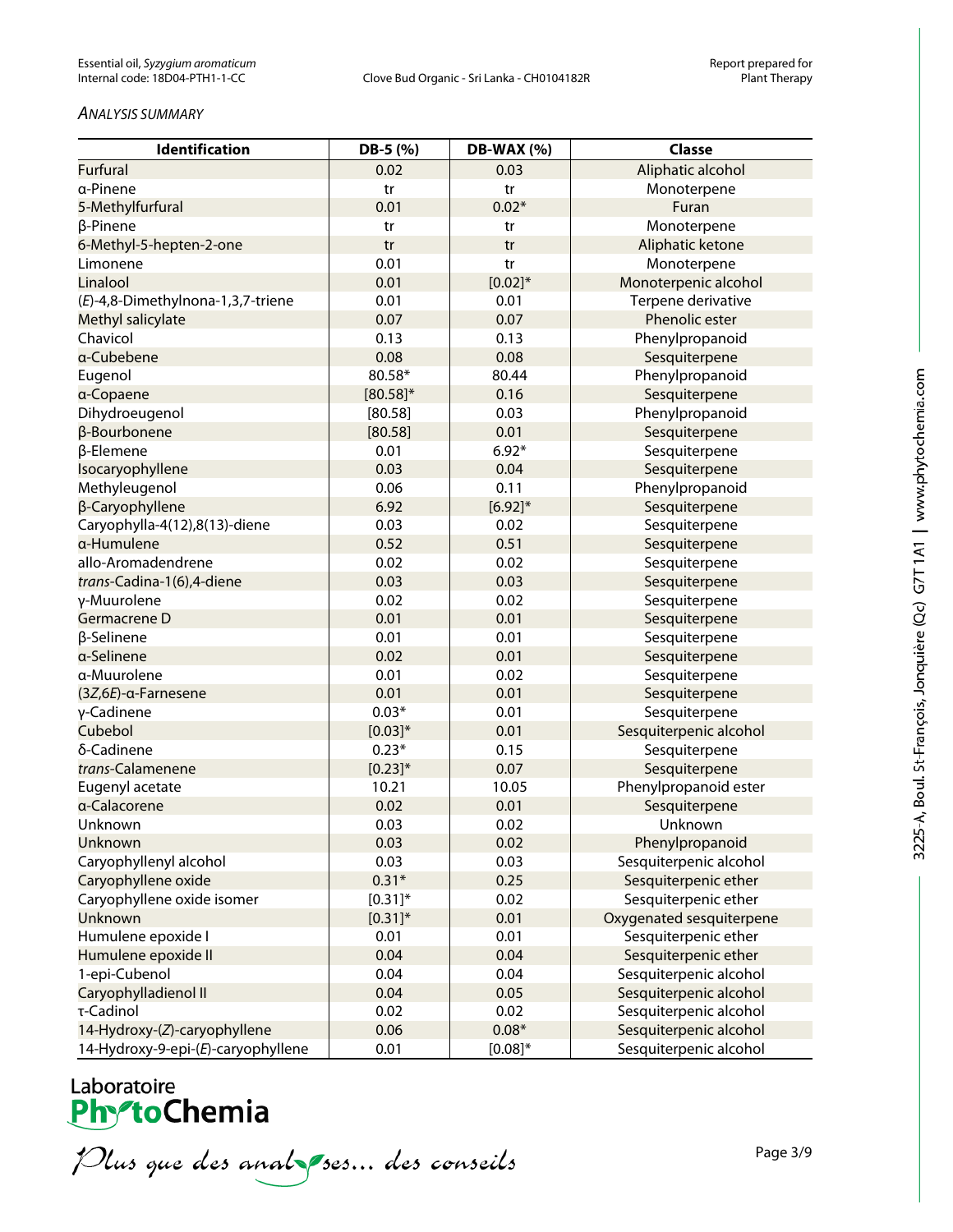| 14-Hydroxy-(E)-caryophyllene                                | 0.05   | 0.06   | Sesquiterpenic alcohol |
|-------------------------------------------------------------|--------|--------|------------------------|
| Trimethoxypropylbenzene analog                              | 0.01   |        | Phenylpropanoid        |
| $(E)$ -2-Methoxy-4-(3-oxo-1-<br>propenyl)phenyl acetate     | 0.01   |        | Phenylpropanoid ester  |
| $(E)$ -4-(3-Hydroxy-1-propenyl)-2-<br>methoxyphenyl acetate | 0.01   |        | Phenylpropanoid ester  |
| <b>Total identified</b>                                     | 99.75% | 99.64% |                        |

\*: Two or more compounds are coeluting on this column

[xx]: Duplicate percentage due to coelutions, not taken account in the identified total

tr: The compound has been detected below 0.005% of total signal.

Note: no correction factor was applied



Plus que des analzes... des conseils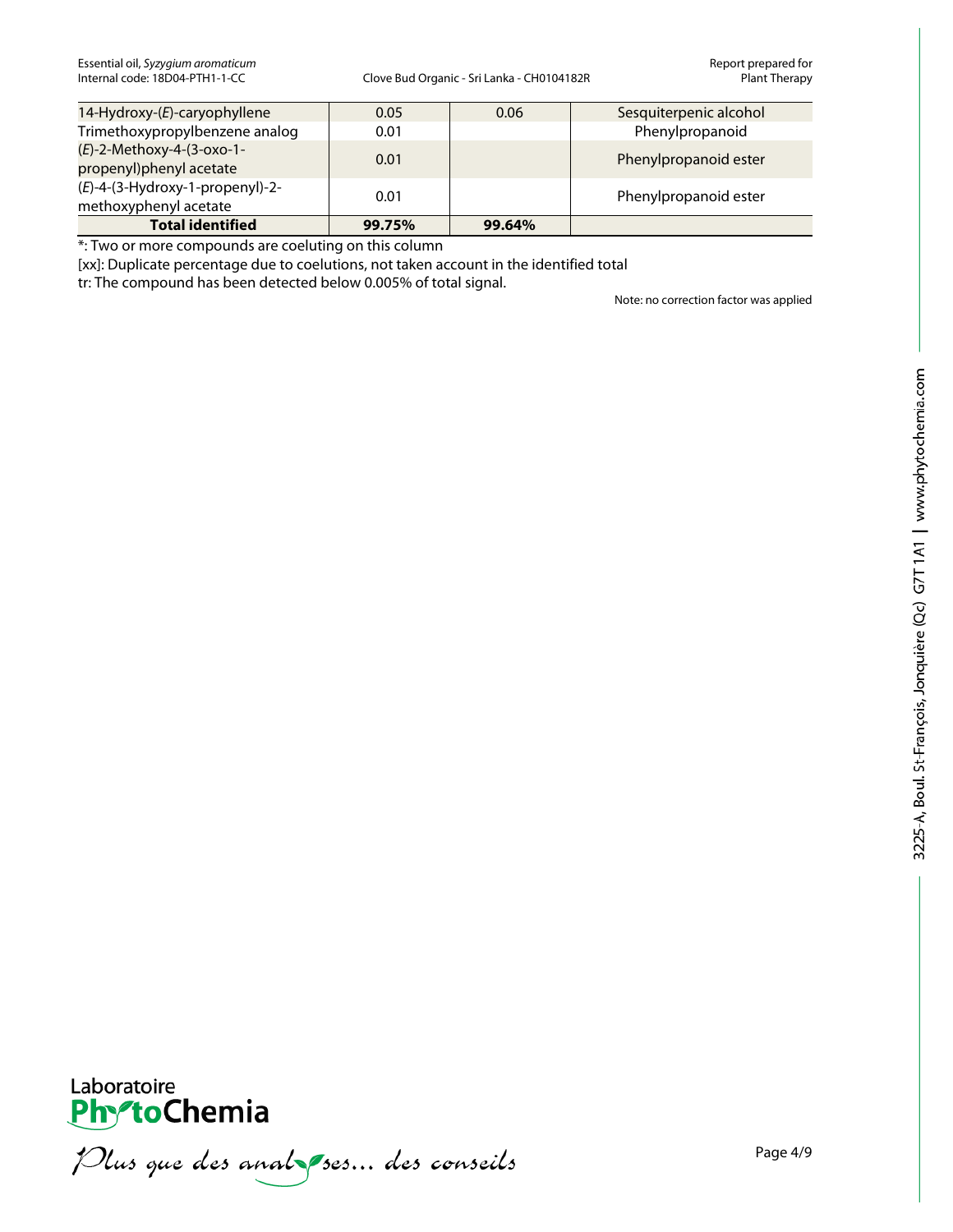# This page was intentionally left blank. The following pages present the complete data of the analysis.



Plus que des analzes... des conseils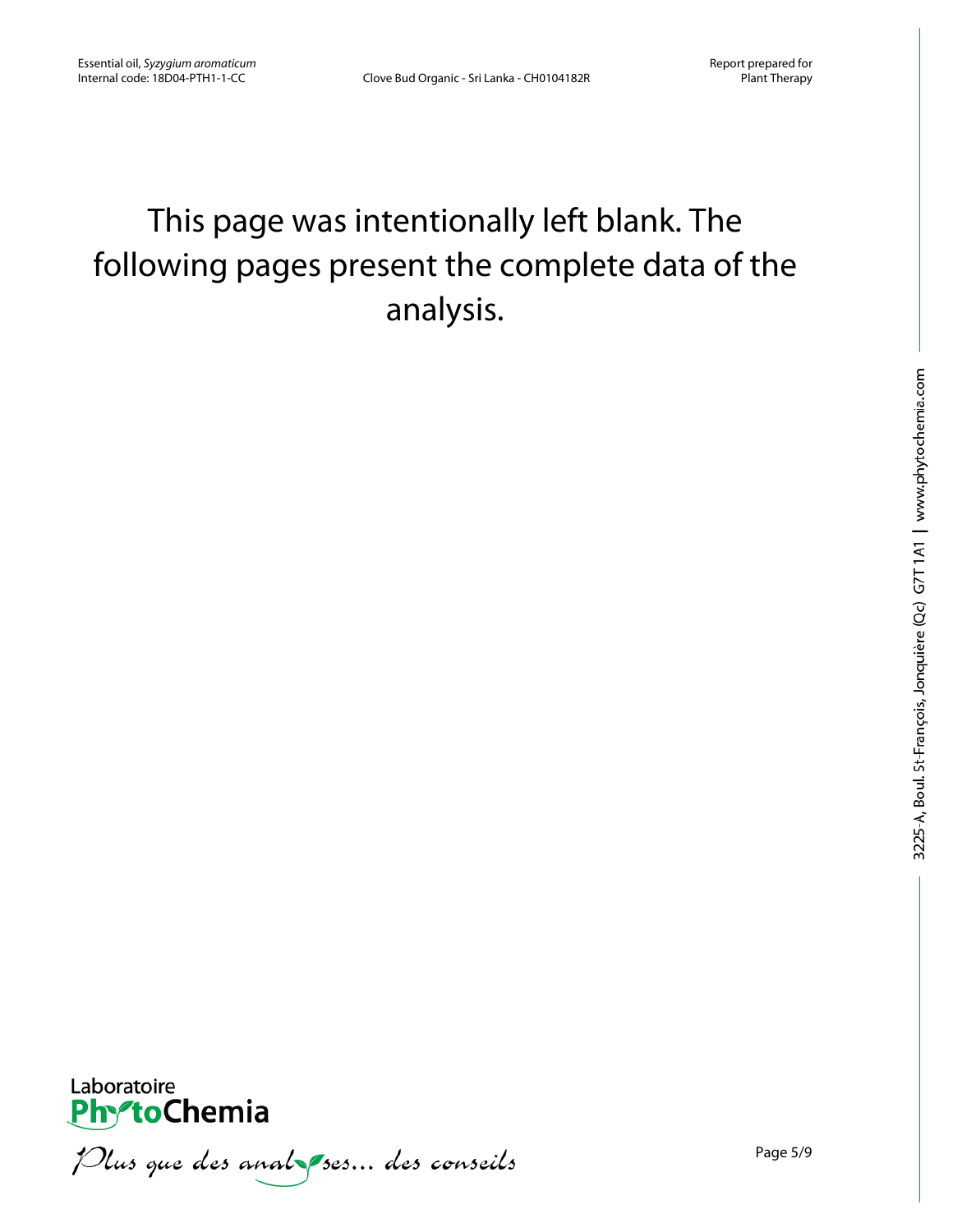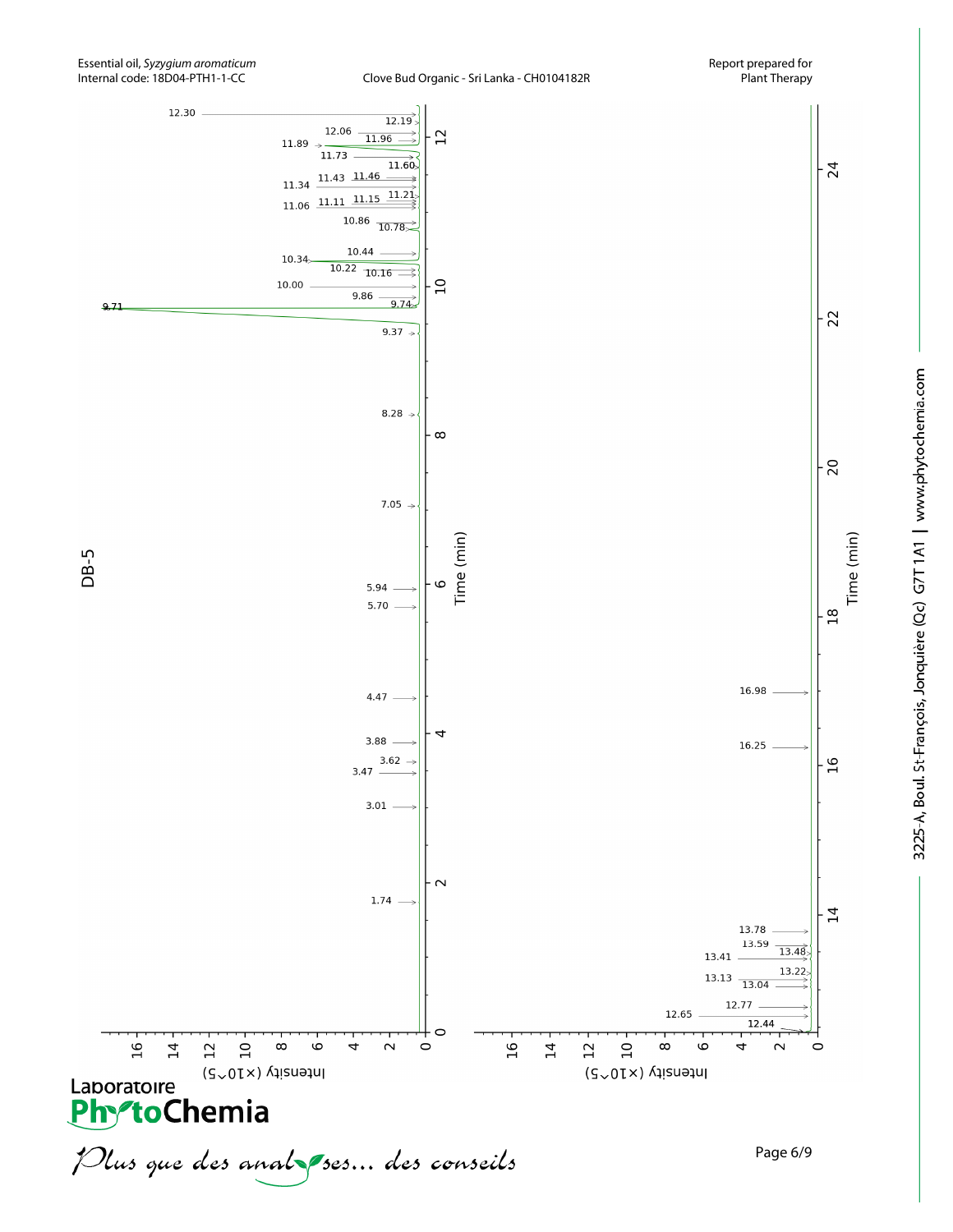

 $\overline{40}$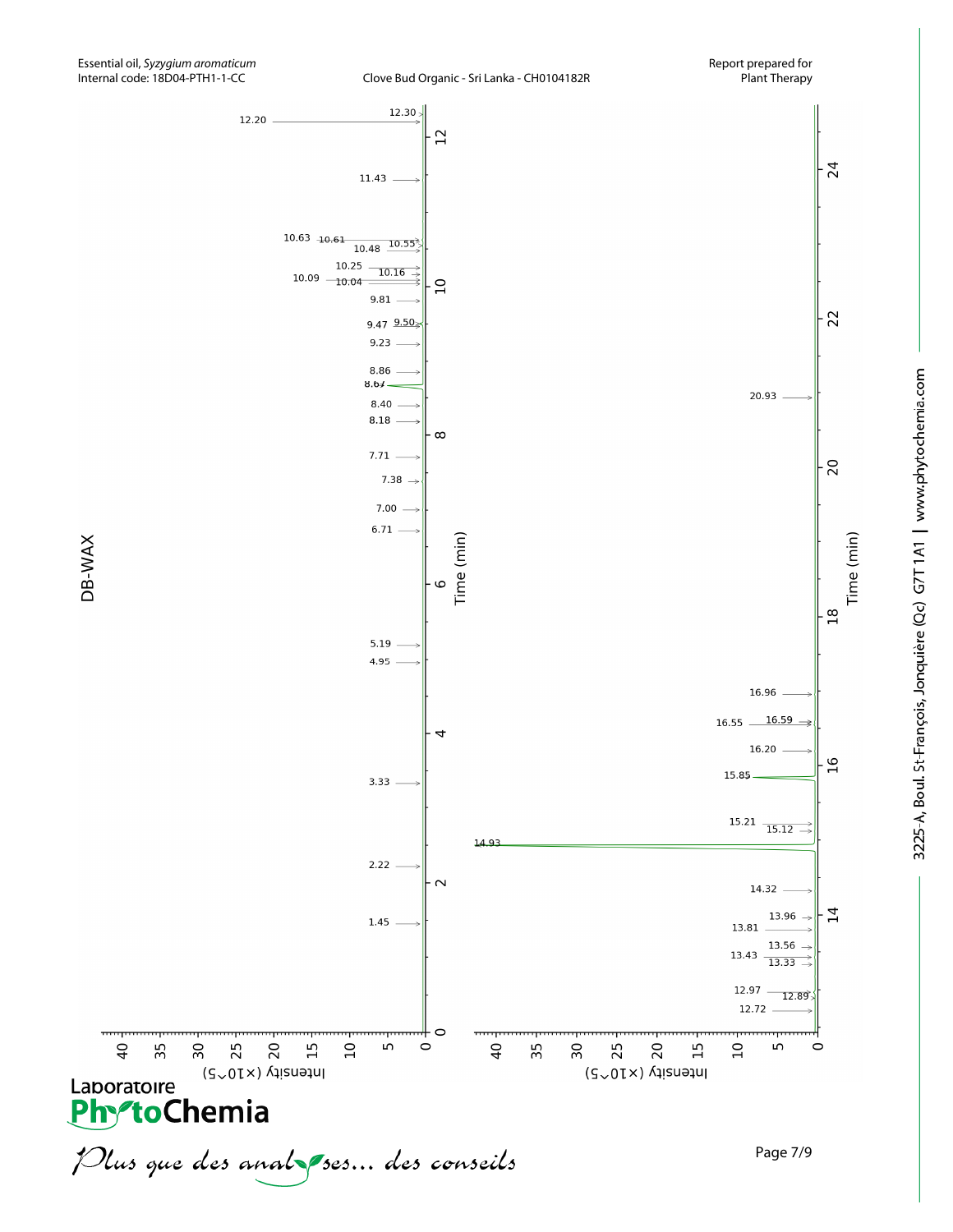### *FULL ANALYSIS DATA*

| <b>Identification</b>                                                        | <b>Column DB-5</b> |      |         | <b>Column DB-WAX</b> |      |        |  |
|------------------------------------------------------------------------------|--------------------|------|---------|----------------------|------|--------|--|
|                                                                              | R.T                | R.I  | $\%$    | R.T                  | R.I  | $\%$   |  |
| Furfural                                                                     | 1.74               | 826  | 0.02    | 6.71                 | 1403 | 0.03   |  |
| a-Pinene                                                                     | 3.01               | 927  | tr      | 1.45                 | 994  | tr     |  |
| 5-Methylfurfural                                                             | 3.47               | 958  | 0.01    | $8.18*$              | 1513 | 0.02   |  |
| β-Pinene                                                                     | 3.62               | 968  | tr      | 2.22                 | 1068 | tr     |  |
| 6-Methyl-5-hepten-2-one                                                      | 3.88               | 985  | tr      | 5.19                 | 1294 | tr     |  |
| Limonene                                                                     | 4.47               | 1023 | 0.01    | 3.34                 | 1159 | tr     |  |
| Linalool                                                                     | 5.70               | 1100 | 0.01    | $8.18*$              | 1513 | [0.02] |  |
| (E)-4,8-Dimethylnona-<br>1,3,7-triene                                        | 5.94               | 1116 | 0.01    | 4.95                 | 1277 | 0.01   |  |
| Methyl salicylate                                                            | 7.06               | 1187 | 0.07    | 10.55                | 1700 | 0.07   |  |
| Chavicol                                                                     | 8.28               | 1268 | 0.13    | 16.55                | 2260 | 0.13   |  |
| a-Cubebene                                                                   | 9.37               | 1344 | 0.08    | 7.00                 | 1425 | 0.08   |  |
| Eugenol                                                                      | $9.71*$            | 1368 | 80.58   | 14.93                | 2096 | 80.44  |  |
| a-Copaene                                                                    | $9.71*$            | 1368 | [80.58] | 7.38                 | 1453 | 0.16   |  |
| Dihydroeugenol                                                               | $9.74+$            | 1370 | [80.58] | 14.32                | 2037 | 0.03   |  |
| β-Bourbonene                                                                 | 9.86+              | 1378 | [80.58] | 7.71                 | 1477 | 0.01   |  |
| β-Elemene                                                                    | 10.00              | 1388 | 0.01    | $8.67*$              | 1550 | 6.92   |  |
| Isocaryophyllene                                                             | 10.16              | 1399 | 0.03    | 8.40                 | 1529 | 0.04   |  |
| Methyleugenol                                                                | 10.22              | 1404 | 0.06    | 13.43                | 1953 | 0.11   |  |
| β-Caryophyllene                                                              | 10.34              | 1413 | 6.92    | $8.67*$              | 1550 | [6.92] |  |
| Caryophylla-4(12),8(13)-<br>diene                                            | 10.44              | 1420 | 0.03    | 8.86                 | 1565 | 0.02   |  |
| a-Humulene                                                                   | 10.78              | 1445 | 0.52    | 9.50                 | 1616 | 0.51   |  |
| allo-Aromadendrene                                                           | 10.86              | 1452 | 0.02    | 9.23                 | 1593 | 0.02   |  |
| trans-Cadina-1(6),4-diene                                                    | 11.06              | 1467 | 0.03    | 9.47                 | 1613 | 0.03   |  |
| γ-Muurolene                                                                  | 11.11              | 1470 | 0.02    | 9.81                 | 1640 | 0.02   |  |
| Germacrene D                                                                 | 11.15              | 1473 | 0.01    | 10.04                | 1659 | 0.01   |  |
| β-Selinene                                                                   | 11.21              | 1478 | 0.01    | 10.09                | 1663 | 0.01   |  |
| a-Selinene                                                                   | 11.34              | 1487 | 0.02    | 10.16                | 1669 | 0.01   |  |
| a-Muurolene                                                                  | 11.43              | 1494 | 0.01    | 10.25                | 1676 | 0.02   |  |
| (3Z,6E)-α-Farnesene                                                          | 11.46              | 1496 | 0.01    | 10.48                | 1694 | 0.01   |  |
| γ-Cadinene                                                                   | $11.60*$           | 1507 | 0.03    | 10.60                | 1705 | 0.01   |  |
| Cubebol                                                                      | $11.60*$           | 1507 | [0.03]  | 12.72                | 1888 | 0.01   |  |
| δ-Cadinene                                                                   | $11.73*$           | 1517 | 0.23    | 10.64                | 1708 | 0.15   |  |
| trans-Calamenene                                                             | $11.73*$           | 1517 | [0.23]  | 11.43                | 1775 | 0.07   |  |
| <b>Eugenyl acetate</b>                                                       | 11.89              | 1529 | 10.21   | 15.85                | 2187 | 10.05  |  |
| a-Calacorene                                                                 | 11.96              | 1535 | 0.02    | 12.30                | 1851 | 0.01   |  |
| Unknown [m/z 164, 135<br>(98), 93 (86), 107 (83), 79<br>(69)                 | 12.06              | 1542 | 0.03    | 12.20                | 1842 | 0.02   |  |
| Unknown [m/z 180, 93<br>(70), 55 (62), 77 (55), 164<br>$(55)$ , 103 $(50)$ ] | 12.19              | 1553 | 0.03    | 20.93                | 2761 | 0.02   |  |
| Caryophyllenyl alcohol                                                       | 12.30              | 1562 | 0.03    | 13.81                | 1987 | 0.03   |  |
| Caryophyllene oxide                                                          | 12.44*             | 1572 | 0.31    | 12.97                | 1910 | 0.25   |  |
| Caryophyllene oxide<br>isomer                                                | 12.44*             | 1572 | [0.31]  | 12.89                | 1903 | 0.02   |  |
| Unknown [m/z 161, 187                                                        | 12.44*             | 1572 | [0.31]  | 15.22                | 2124 | 0.01   |  |

Plus que des analzes... des conseils